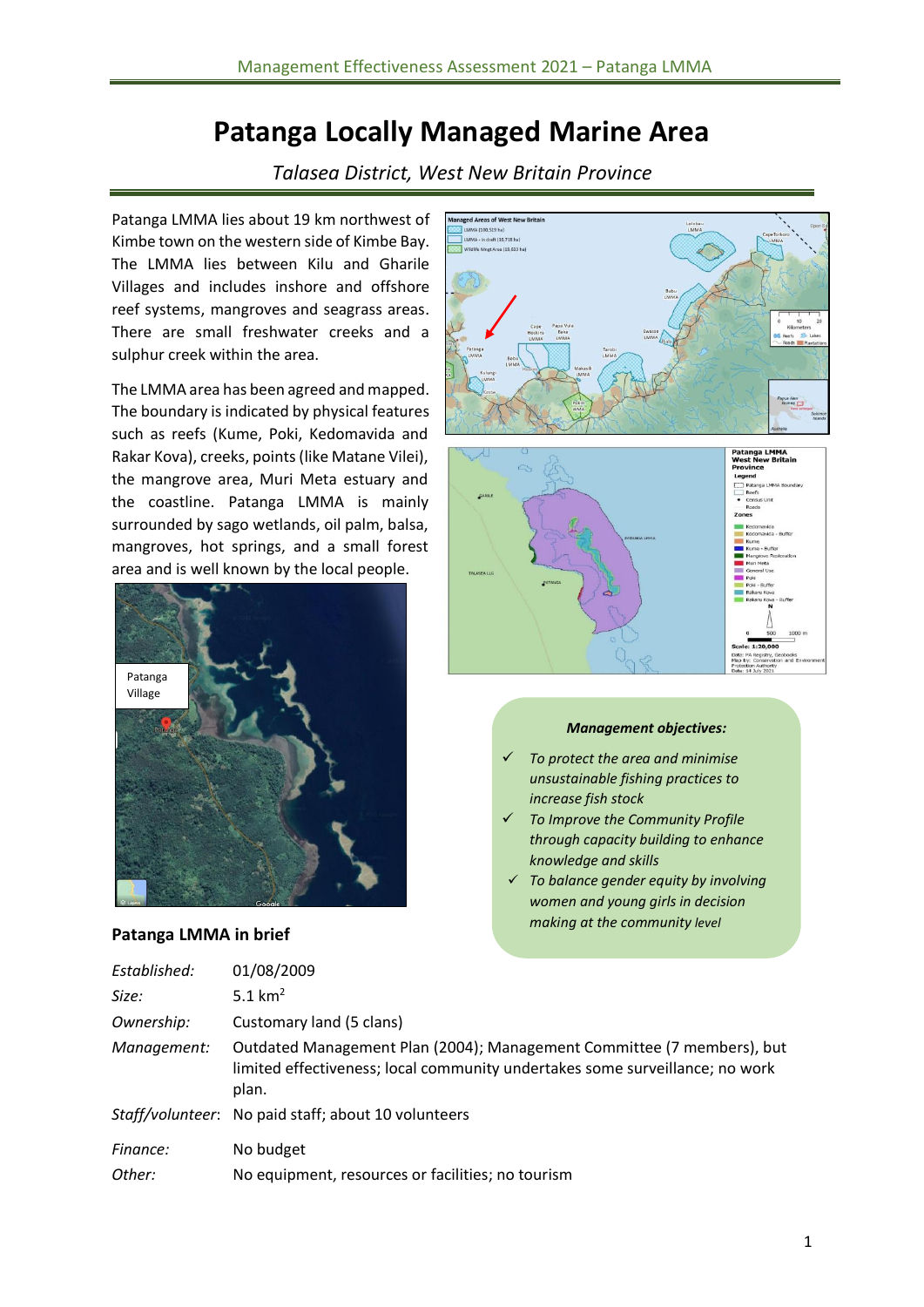#### **Our people**

#### **History, culture and traditions**

Patanga customary landowners comprise five main clans, including Naruna, Pasibola, Nokonamarea, Poke and Tupai. There are no people living with the LMMA. However, the LMMA landowners live in coastal villages with about 800 people who are subsistence farmers/fishers, using the sea and the environment around them for food, shelter and other economic needs. There are sacred or masalai sites in the LMMA. *The matrilineal clans own the resources and protect the protected area based on their marine tenureship.* 

#### **Traditional rules**

*The protected area is controlled and used by clans, who are landowners, and access is given through user rights.*



*Karebu renge* (blue striped surgeon fish) which is culturally important. It forms part of the reasons for reef closures (tambu areas). (Available at: https://reefguide.org/acanthuruslineatus.html)

*There are also traditional practices that are of a conservation nature in that they help maintain the values of the LMMA. For example, reef closures, where one part of the reef is closed for six months – there are no fishing activities in this period in the area. Similarly, fishing grounds may be closed especially if a person who commonly uses the area passes on... The LMMA Management Plan identified certain reefs for spatial and temporal closure.*

Specific zones within the LMMA are identified in the management plan.

*These zones each have their permitted uses and restrictions. Use and access to resources in the LMMA by other people are identified in the Management Plan. If they are related to a person with ownership rights, access and use must be through this person.*

#### **Participants' perspective on what they like about Patanga LMMA**

*Patanga LMMA is part of the Kimbe Bay Marine Protected Area Network. The area is well conserved by the community. We have sacred sites where people are not allowed to go near. The area also has hot springs, mangroves, seagrass, sago palms, edible seaweeds, coral reefs and sea cucumbers.* 

*We have realised that mangroves have reached their peak and they needed protection from being over harvested. There is a specific seagrass species that is frequently eaten by dugongs, and it grows within the conservation area. This seagrass attracts dugongs when it sprouts.* 

*The sago palms grow within the buffer zone of the protected area, and they are mostly harvested by* 



*people with user rights only. Seaweed (piako) is a medicinal herb used mostly by diabetics and people with high blood pressure. It is also a form of income for locals(us). Sea cucumbers are eaten by locals as a delicacy. Seashells and fish are decreasing in numbers due to increase population.*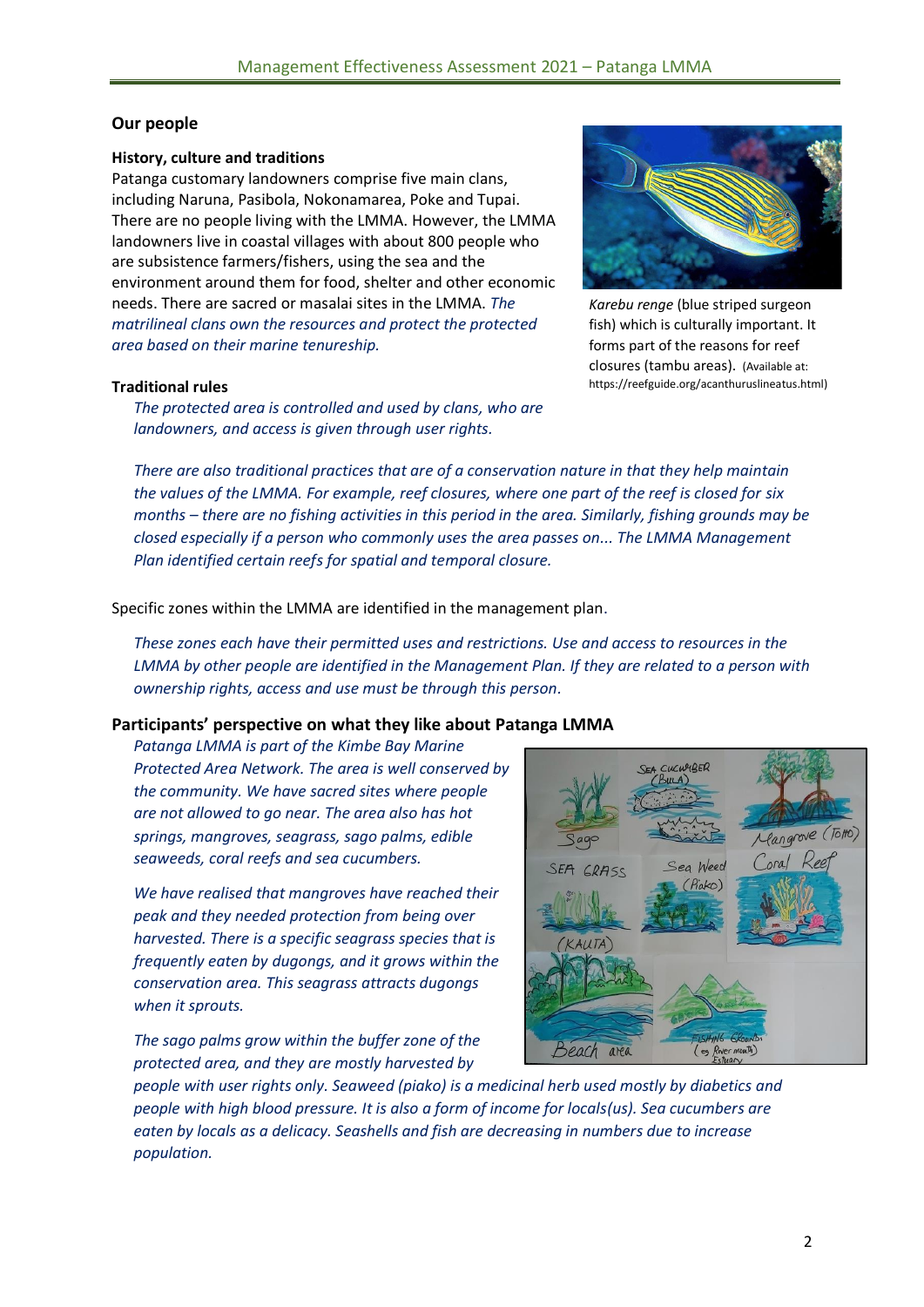| <b>Value</b>              | <b>Condition</b> | <b>Trend</b> | <b>Description</b>                                                                                                                                                                                                                                                    |
|---------------------------|------------------|--------------|-----------------------------------------------------------------------------------------------------------------------------------------------------------------------------------------------------------------------------------------------------------------------|
| Coral reefs               | Good             |              | Four main reefs. Six-month closure of these reefs has seen a<br>recovery in most of the key values. Poki reef is a sacred site in<br>the LMMA (traditional conservation practice)                                                                                     |
| Mangroves and<br>wetlands | Fair             |              | The wetland is drying and most mangroves are drying up and<br>have no shoots                                                                                                                                                                                          |
| Freshwater                | Good             |              | Home to freshwater animals, agend for transportation of<br>nutrients, spawning area for certain saltwater fish species                                                                                                                                                |
| Seagrass                  | Good             |              | Seagrass meadow is recovering and extending to other areas.<br>There is a specific seagrass, the smallest of all seagrass that<br>attracts dugongs to come and eat. This is a special seagrass to<br>the community                                                    |
| Beach area                | Good             |              | Important area for the community. Disposal of rubbish into the<br>conservation area is slowing due to continuous awareness and<br>less deforestation                                                                                                                  |
| Cultural sites            | Good             |              | Cultural sites within the PA are in good condition and remain<br>stable despite increasing pouplation pressure. A challenge is the<br>knowledges associated to these sites as not many elders are<br>alive any more. We have hotsprings, sacred sites, masalai sites. |

#### **Key Values, Condition and Trend**

#### **Benefits and negatives related to name of PA and type**

**Benefits**

**Negative impacts**

Negative impacts

**Fish populations have increased***, especially in spill-over reefs near the conservation area.*  **Shoreline area is clean -** *the community take ownership of cleaning and maintaining the beachfront and people are very mindful of beach usage.* 

**Community is taking ownership of conserving their marine resources -** *Monitoring and surveillance of the conservation area is undertaken by local communities, who take ownership in protecting the conservation areas from outside poachers. The LMMA has encouraged people to participate in its management.*

**Improved community profile -** increased capacity building in terms of skills and knowledge gained through attending conservation training. Improved skills in monitoring and surveillance. Education and awareness programmes incorporated into lower schools, e.g. mangrove planting by schools.

**Women and young girls participate in decision making at the community level -***traditionally women and young girls implemented whatever decisions were made at the houseman by males. Times have changed and women have started to participate in decision making e.g. increase in awareness on gender violence, family planning, more women and young girls are educated*

**User rights and accessibility have been taken away through the LMMA management plan**

**User rights conflicts -** *no proper or wide consultation with resource owners concerning the LMMA. Also, people have started going into [other] people's areas since the LMMA was established and it is not as effective now*.

**LMMA raised false expectation in the local communities through previous NGOs working with them***. The establishment of the LMMA raised false hopes within the communities to provide incentives. As a result, the locals are not abiding by the management rules. Breaching of laws within LMMA is evident.*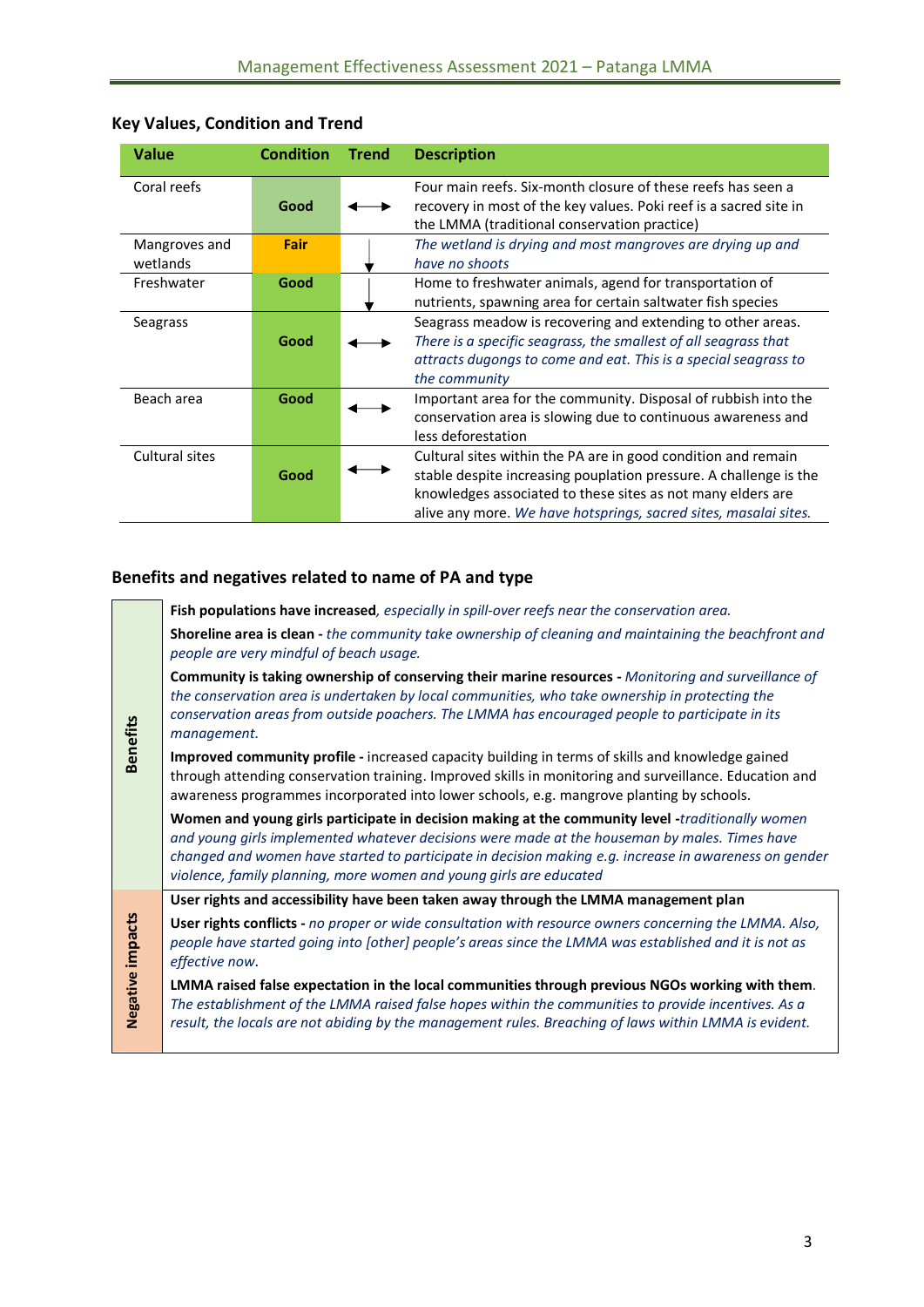#### **Threats to Patanga LMMA's values**

| <b>Description</b>                                 | <b>Extent, Severity and Impacts</b>                                                                                                                                                                                                                                                              |
|----------------------------------------------------|--------------------------------------------------------------------------------------------------------------------------------------------------------------------------------------------------------------------------------------------------------------------------------------------------|
| Population increase in the<br>protected area       | Population increase will increase pressure on the marine resources within<br>the conservation area. This will result in the depletion of resources. The<br>practice of unsustainable or harmful methods of fishing is detrimental to<br>the conservation area and there are negative mindsets.   |
| Climate change and severe<br>weather               | Seagrass meadow degraded and have changed in colour from green to<br>brown; sea level rise and coastal erosion; mangrove species dying out;<br>unpredictable weather and tide patterns; and intrusion of salt water into<br>well/bore water. These have severe impacts on the conservation area. |
| Poor government support for<br>conservation areas. | Lack of funding for infrastructure, lack of capacity building for local rangers,<br>and improving financial literacy for young girls and women; lack of effective<br>coordination from government sectors.                                                                                       |





Input of sediment from coastal rivers into the LMMA (2021)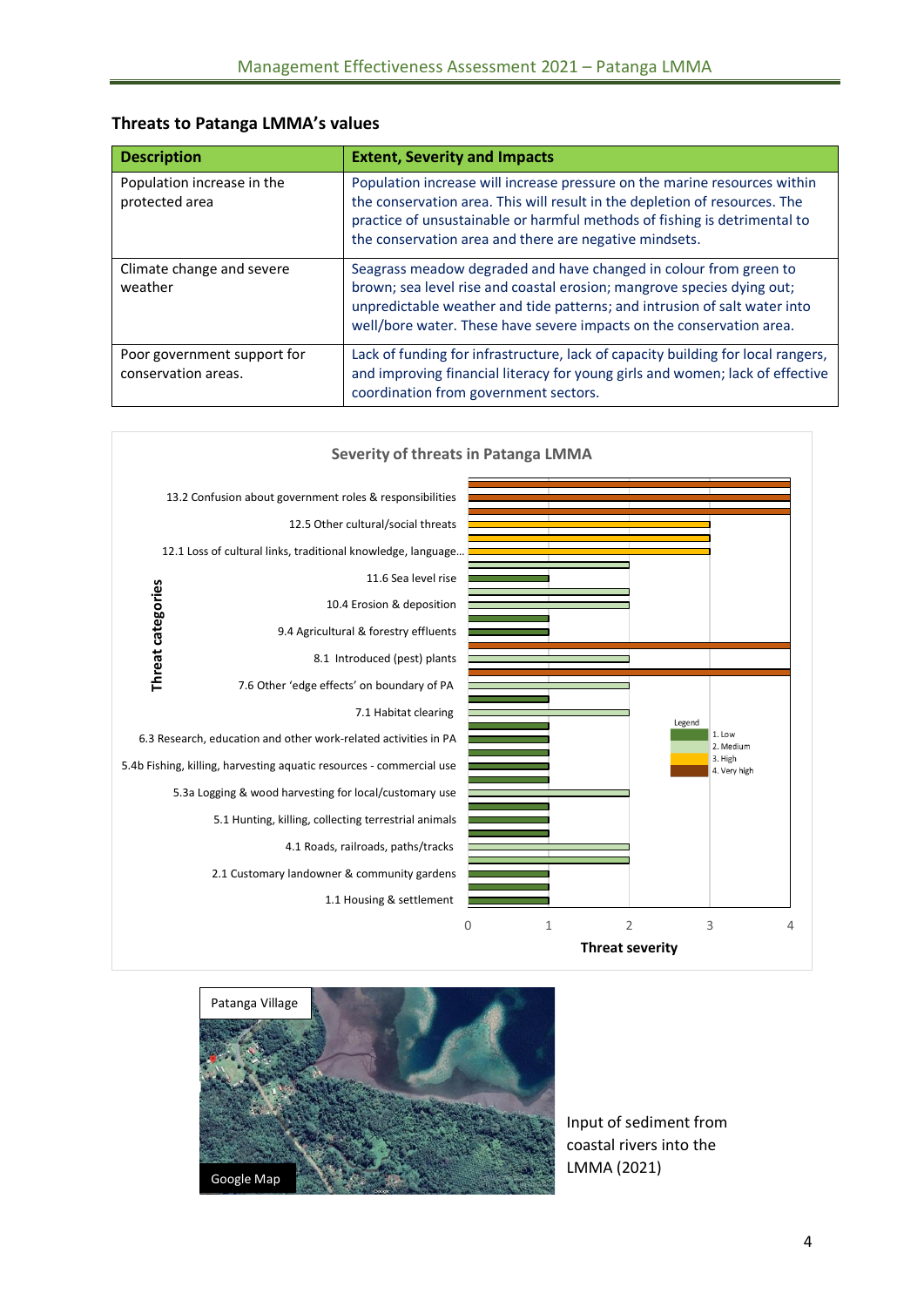

## **Protected Area Management Effectiveness – Summary of Results**

## **Evaluation – key findings**

| <b>Element of</b><br>evaluation | <b>Result</b>                                                                                                                                                                                                                                                                                                                                                                                                                                                                                                                                                                                                                                                                                                                                                                                                                                                                                                                                                                                                                                                                                                                                                                                                                                                                                                                                                                                                                                                                                                                                                                                                                                            |
|---------------------------------|----------------------------------------------------------------------------------------------------------------------------------------------------------------------------------------------------------------------------------------------------------------------------------------------------------------------------------------------------------------------------------------------------------------------------------------------------------------------------------------------------------------------------------------------------------------------------------------------------------------------------------------------------------------------------------------------------------------------------------------------------------------------------------------------------------------------------------------------------------------------------------------------------------------------------------------------------------------------------------------------------------------------------------------------------------------------------------------------------------------------------------------------------------------------------------------------------------------------------------------------------------------------------------------------------------------------------------------------------------------------------------------------------------------------------------------------------------------------------------------------------------------------------------------------------------------------------------------------------------------------------------------------------------|
| <b>Planning</b>                 | LMMA is recognized under the Talasea LLG Marine Environment Management Law (2004)<br>Management Plan (2009) is outdated and only partially implemented, but there are agreed<br>management objectives that address ecosystem and species needs; no work plan<br>Outside planning frameworks take little to no account of the PA<br>PA boundaries and design are satisfactory (with a desire to expand the boundaries to include<br>water catchments)                                                                                                                                                                                                                                                                                                                                                                                                                                                                                                                                                                                                                                                                                                                                                                                                                                                                                                                                                                                                                                                                                                                                                                                                     |
| <b>Inputs</b>                   | Good traditional knowledge about the PA, but no recent surveys; reliant on traditional<br>knowledge and a few people who worked with TNC<br>No staff, although a few people undertake important management activities (e.g. monitoring of<br>values in zones and doing awareness raising)<br>No budget or budget security; no equipment and facilities<br>Very little input from the provincial and local level governments (LLG) (advice mainly); no<br>support from CEPA, or District representatives. Some previous help from NGOs                                                                                                                                                                                                                                                                                                                                                                                                                                                                                                                                                                                                                                                                                                                                                                                                                                                                                                                                                                                                                                                                                                                    |
| <b>Process</b>                  | Rules and guidelines exist (in outdated management plan) but are not enforced. Custom and<br>traditional laws/systems of management are mainly used as it relates to resource<br>management for food security and resilience<br>Boundaries are mapped (GIS) and most landowners and outside residents are aware of the<br>boundaries, however only some respect the boundary; LLG/Districts aware of boundaries<br>Management committee has new members and meets randomly<br>No equipment or facilities to assist management or enforcement<br>No law enforcement; protection systems are partially effective in controlling outsider access<br>The working environment is generally safe<br>No research/survey work or monitoring. Some ad hoc resource management takes place<br>Some initial discussion about likely impacts of climate change; no specific policies on carbon<br>management and storage<br>Broad understanding of ecosystem services<br>Some irregular education and awareness training<br>No contact/cooperation with adjacent government/commercial users, tourist operators<br>Fees can be collected (but not currently)<br>Customary landowners have limited input into management discussions (contribute through<br>their clans and zone meetings); people with user 'rights' have input mainly at village meetings<br>or ward days and through matrilineal ties<br>Some management activities happen e.g. mangrove planting and management without<br>technical support (on an ad hoc basis), but no routine management; no specific management<br>programs to enforce zone rules/guidelines to help assess status of values |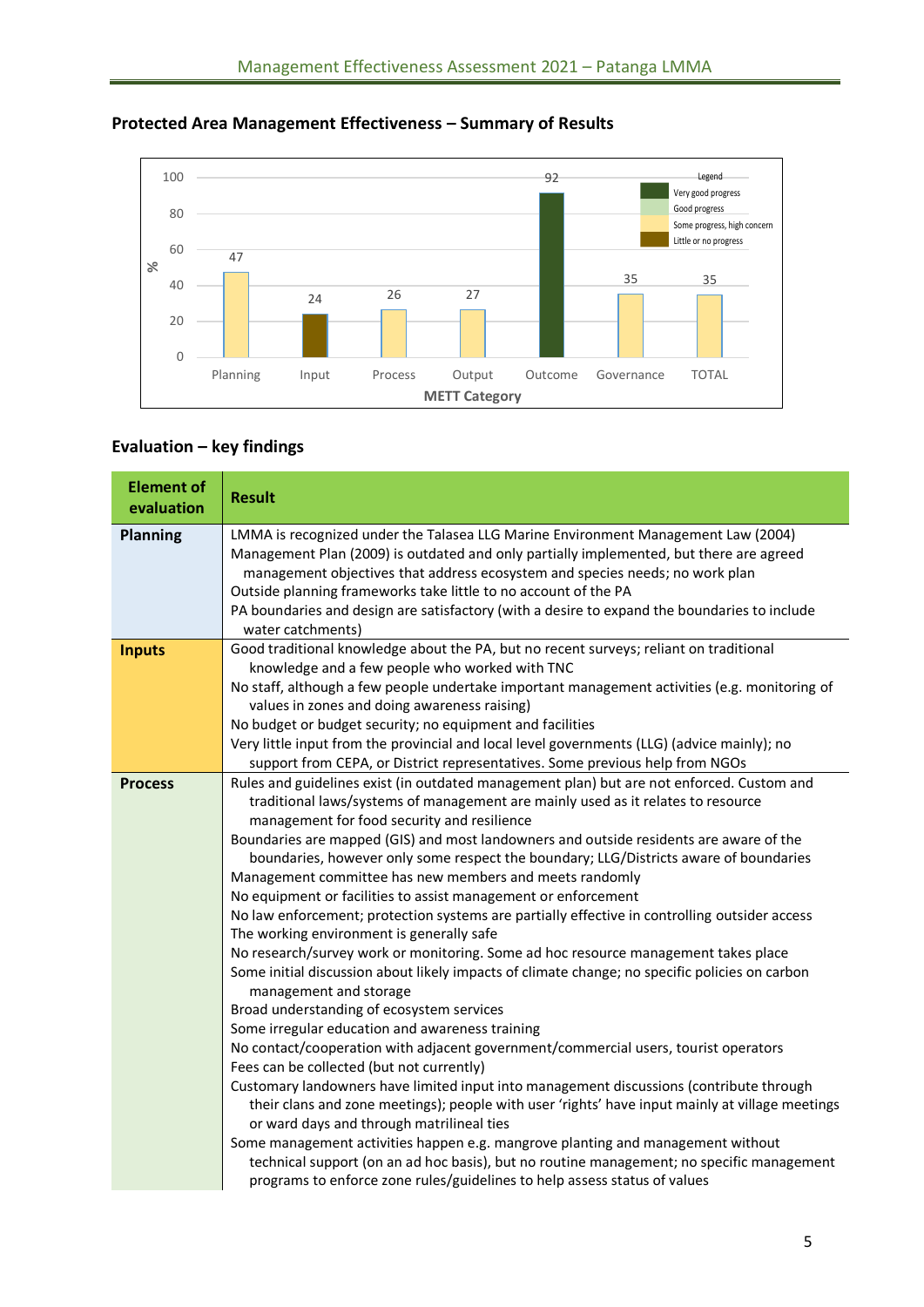#### Management Effectiveness Assessment 2021 – Patanga LMMA

| <b>Element of</b><br>evaluation | <b>Result</b>                                                                                                                                                                                                                                                                                                                                                                                                                                                                                                                                                                                                                                                                                                                                                                                                                                                                                                                                                                                                                                                                                                                                                                                                                                                                                                                                  |
|---------------------------------|------------------------------------------------------------------------------------------------------------------------------------------------------------------------------------------------------------------------------------------------------------------------------------------------------------------------------------------------------------------------------------------------------------------------------------------------------------------------------------------------------------------------------------------------------------------------------------------------------------------------------------------------------------------------------------------------------------------------------------------------------------------------------------------------------------------------------------------------------------------------------------------------------------------------------------------------------------------------------------------------------------------------------------------------------------------------------------------------------------------------------------------------------------------------------------------------------------------------------------------------------------------------------------------------------------------------------------------------|
| <b>Governance</b>               | Rule of law: Some rules are agreed to/documented, but there are weaknesses. Limited<br>coordination between Management Committee and others. No prosecutions due to lack of<br>enforcement; coordination is at the clan level and treatment of offenders is not uniform.<br>Illegal entry and harvest of resources recurs and there is no enforcement/prosecution.<br>Respect of rights: Some use/access rights clearly defined and documented. Most (>75%), people<br>know their rights, but some are unclear about what the rules mean in terms of resources use<br>Full and effective participation: Decision-making structures in relation to the Management<br>Committee are unclear including PA decision making. (Vaguely captured in the Management<br>Plan and are not widely known; few women or young people are involved in decision making<br>and have little influence on decisions<br>Transparency and accountability: PA decisions are made known to the community (during<br>village/clan meetings)<br>Dispute resolution: Processes are documented and known. Most are suitable across recurring<br>PA issues, but gaps exist on who will lead. No evidence of cases being resolved<br>Benefit sharing: No benefit sharing arrangements; inequitable sharing of benefits; no<br>improvement in livelihoods over past 5 years |
| <b>Outputs</b>                  | No communication with CEPA, provincial government, LLG (Talasea), district representatives or<br>Ward councillor; some communication with local NGO Mahonia Na Dari<br>No programs to improve community welfare, while conserving the PA resources<br>There is community support for the PA but requires improvement through good management<br>Some benefits to community from the PA (good livelihood sustenance at family unit), but local<br>commercial retail fish trade in Kimbe Bay is not well developed<br>Minimal management of threats<br>Connectivity is a key principle used in the establishment of the LMMA within Kimbe Bay                                                                                                                                                                                                                                                                                                                                                                                                                                                                                                                                                                                                                                                                                                    |
| <b>Outcomes</b>                 | Most natural values are in a good condition and the status of key species and habitats is stable<br>or has improved in cases<br>Cultural values are predominantly intact as people still practiced and generally respected<br>cultural norms and practice including rituals                                                                                                                                                                                                                                                                                                                                                                                                                                                                                                                                                                                                                                                                                                                                                                                                                                                                                                                                                                                                                                                                    |

#### **METT Themes**

An alternative way to think about Patanga LMMA's management effectiveness is to examine specific themes. In an overall sense the LMMA's condition of its natural and cultural values demonstrates very good progress. Matters related to its design and establishment show good progress. while other themes demonstrate some progress but high concern. e.g. education/awareness raising, human resources and capacity, resource management, enforcement and control, planning and objectives. Two areas (tourism and budget, infrastructure and equipment) demonstrate little or no progress. Overall there has been some progress, but there is high concern for the future of the PA.